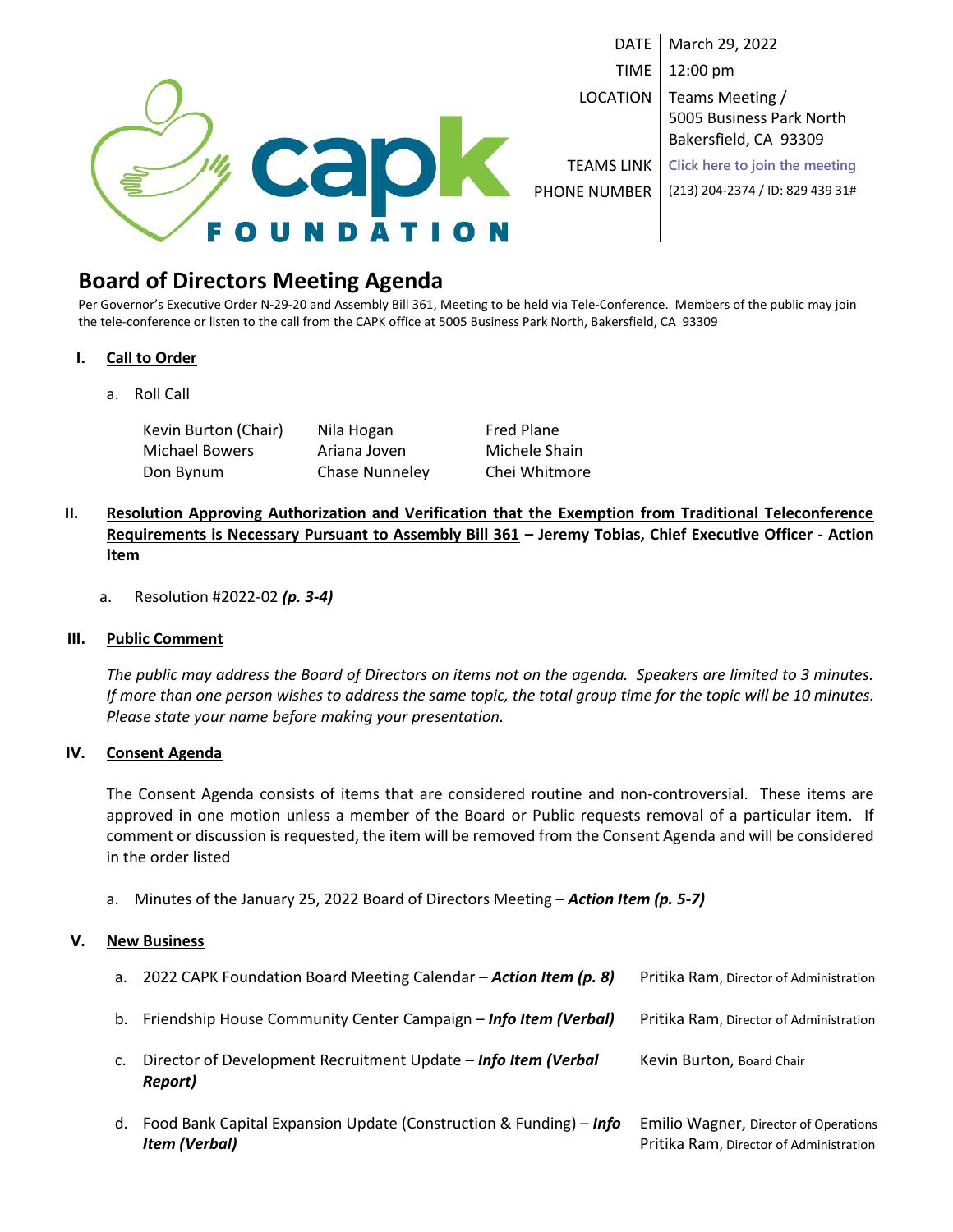Community Action Partnership of Kern Foundation Board of Directors Meeting Agenda March 29, 2022 Page **2** of **2**

#### **VI. Board Member Comments**

#### **VII. Next Scheduled Meeting**

Board of Directors Meeting 12:00 pm To be determined 5005 Business Park North Bakersfield, CA 93309

#### **VIII. Adjournment**

*This is to certify that this Agenda Notice was posted in the lobby of the CAPK Administrative Office at 5005 Business Park North, Bakersfield, CA and online at www.capk.org by 12:00 pm, March 24, 2022. Paula Daoutis, Administrative Coordinator.*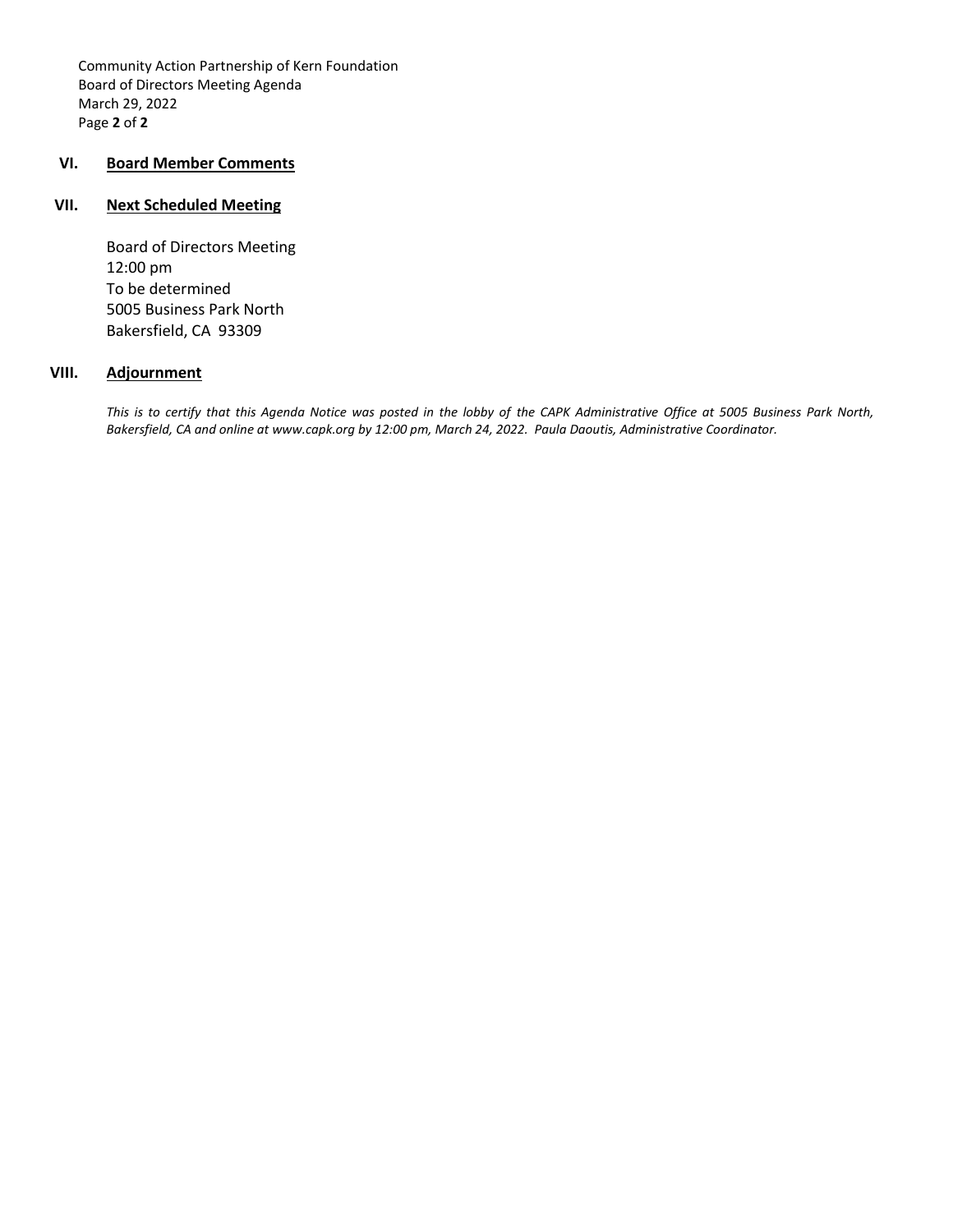

#### **RESOLUTION 2022-02**

#### **A RESOLUTION OF THE BOARD OF DIRECTORS OF COMMUNITY ACTION PARTNERSHIP OF KERN FOUNDATION AUTHORIZING USE OF TELECONFERENCING FOR PUBLIC MEETINGS UNDER AB 361**

The Board of Directors of Community Action Partnership of Kern Foundation located at 5005 Business Park North, Bakersfield, CA 93309, met virtually on March 29, 2022, in Bakersfield, California and resolved as follows:

**WHEREAS,** the Governor of the State of California (Governor) proclaimed a State of Emergency to exist as a result of the threat of COVID-19. (Governor's Proclamation of a State of Emergency (Mar. 4, 2020); and

**WHEREAS,** the Governor's Executive Order No. N-25-20 (Mar. 12, 2020); Governor's Executive Order No. N-29-20 (Mar. 17, 2020); and Governor's Executive Order No. N-08-21 (Jun. 11, 2021) provided that local legislative bodies may hold public meetings via teleconferencing and make public meetings accessible telephonically or otherwise electronically to all members of the public seeking to observe and to address the local legislative body and waived the Brown Act provisions found in Government Code section 54953(b)(3) which require the physical presence of the members, the clerk, or other personnel of the body, or the public, as a condition of participation in, or quorum for, a public meeting, including the requirement that:

- 1. State and local bodies notice each teleconference location from which a member will be participating in a public meeting.
- 2. Each teleconference location be accessible to the public.
- 3. Members of the public may address the body at each teleconference location.
- 4. State and local bodies post agendas at all teleconference locations.
- 5. During teleconference meetings at least a quorum of the members of the local body participate from locations within the boundaries of the territory over which the local body exercises jurisdiction.

**WHEREAS,** the provisions of Governor's Executive Order No. N-25-20 (Mar. 12, 2020); Governor's Executive Order No. N-29-20 (Mar. 17, 2020); and Governor's Executive Order No. N-08-21 (Jun. 11, 2021) expired on September 30, 2021 and will no longer remain in effect thereafter; and

**WHEREAS,** the Center for Disease Control is currently contending with the Delta Variant of the COVID-19 virus and anticipates the development of potential other strains which may further impede public agency operations and prolong the need for social distancing requirements; and

**WHEREAS,** recent legislation (AB 361) authorizes a local legislative body to use teleconferencing for a public meeting without complying with the Brown Act's teleconferencing quorum, meeting notice, and agenda requirements set forth in Government Code section 54953(b)(3), in any of the following circumstances:

- 1. The legislative body holds a meeting during a proclaimed state of emergency, and state or local officials have imposed or recommended measures to promote social distancing.
- 2. The legislative body holds a meeting during a proclaimed state of emergency for purposes of determining, by majority vote, whether as a result of the emergency, meeting in person would present imminent risks to the health and safety of attendees.
- 3. The legislative body holds a meeting during a proclaimed state of emergency and has determined by majority vote pursuant to 2 above that, as a result of the emergency, meeting in person would present imminent risks to the health or safety of attendees.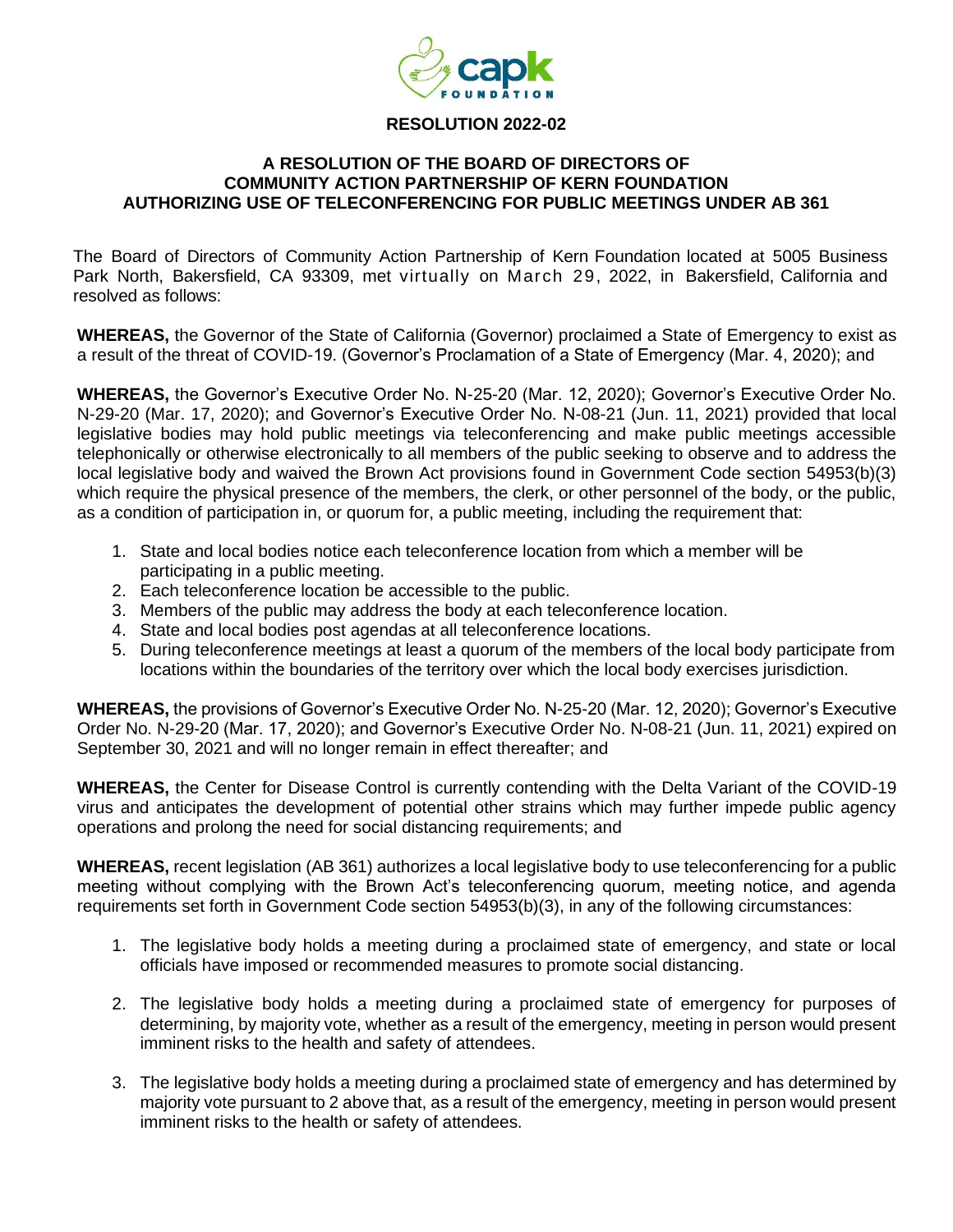**NOW, THEREFORE, BE IT RESOLVED** by the Board of Directors of the Community Action Partnership of Kern Foundation as follows:

- **1. Determination of Imminent Health or Safety Risks.** The Board of Directors hereby determines by majority vote that, as a result of the emergency, meeting in person would present imminent risks to the health or safety of attendees.
- **2. Continued Implementation of AB 361.** If the state of emergency remains in effect and meeting in person would present imminent risks to the health or safety of attendees, the Board of Directors shall, to continue meeting subject to the provisions set forth in AB 361 and the Brown Act, no later than 30 days after it adopts this Resolution and every 30 days thereafter, make the following findings by majority vote:
- 1. The Board of Directors has reconsidered the circumstances of the state of emergency; *and*
- 2. Either (1) the state of emergency continues to directly impact the ability of the members to meet safely in person; or (2) state or local officials impose or recommend measures to promote social distancing.

**APPROVED** by a majority vote of the Board of Directors of Community Action Partnership of Kern Foundation, this 29th day of March 2022.

Kevin Burton, Board Chair **Date** Date **Date** CAPK Foundation Board of Directors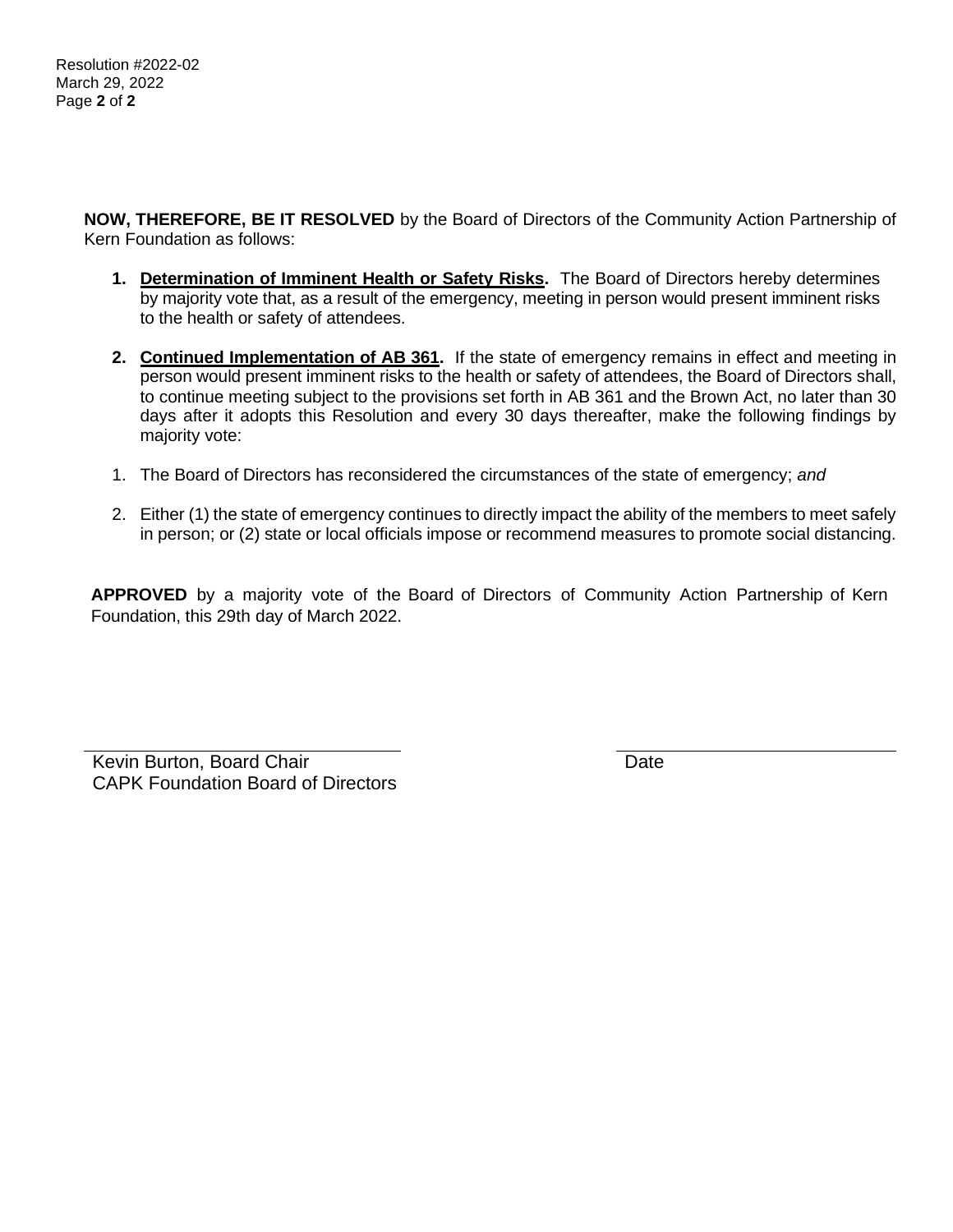

DATE January 25, 2022

TIME 12:00 pm

LOCATION Teams Meeting / In-Person at 5005 Business Park North Bakersfield, CA 93309 TEAMS LINK **[Click here to join the meeting](https://teams.microsoft.com/l/meetup-join/19%3ameeting_YjA4ZTMxODYtYjI4MS00ZThjLWE3YmQtMTc1MzY1MTAxMTE2%40thread.v2/0?context=%7b%22Tid%22%3a%2229917874-f6b9-4b78-a0d5-52f9a83b94f9%22%2c%22Oid%22%3a%223207cb9a-c005-4152-9ea8-3d6f6518b773%22%7d)**

PHONE NUMBER (213) 204-2374 / ID: 355 962 685#

## **COMMUNITY ACTION PARTNERSHIP OF KERN FOUNDATION Board of Directors Meeting Minutes**

#### **I. Call to Order**

Board Chair Kevinn Burton called the meeting to order at 12:00 pm via Tele-Conference with opportunity for the public to join at the administrative offices of Community Action Partnership of Kern, located at 5005 Business Park North, Bakersfield, CA.

a. Roll Call

Roll Call was taken with a quorum present:

Present: Kevin Burton (Chair), Nila Hogan, Ariana Joven, Chase Nunneley, Fred Plane, Michele Shain

Absent: Michael Bowers, Don Bynum, Chei Whitmore

Others Present: Jeremy Tobias, Chief Executive Officer; Freddy Hernandez, Director of Youth & Community Services; Pritika Ram, Director of Administration; Emilio Wagner, Director of Operations; other CAPK staff

Following the roll call, Kevin Burton asked Freddy Hernandez to introduce the Friendship House Advisory Board Members present at the meeting.

#### **II. Public Comments**

No one addressed the Board.

#### **III. Resolution Approving Authorization and Verification that the Exemption from Traditional Teleconference Requirements is Necessary Pursuant to Assembly Bill 361 – Jeremy Tobias, Chief Executive Officer – Action Item**

a. Resolution #2022-01

Motion was made and seconded to approve Resolution #2022-01. Carried by unanimous vote (Burton/Hogan).

#### **IV. Consent Agenda**

Motion was made and seconded to approve the Consent Agenda. Carried by unanimous vote (Plane/Shain).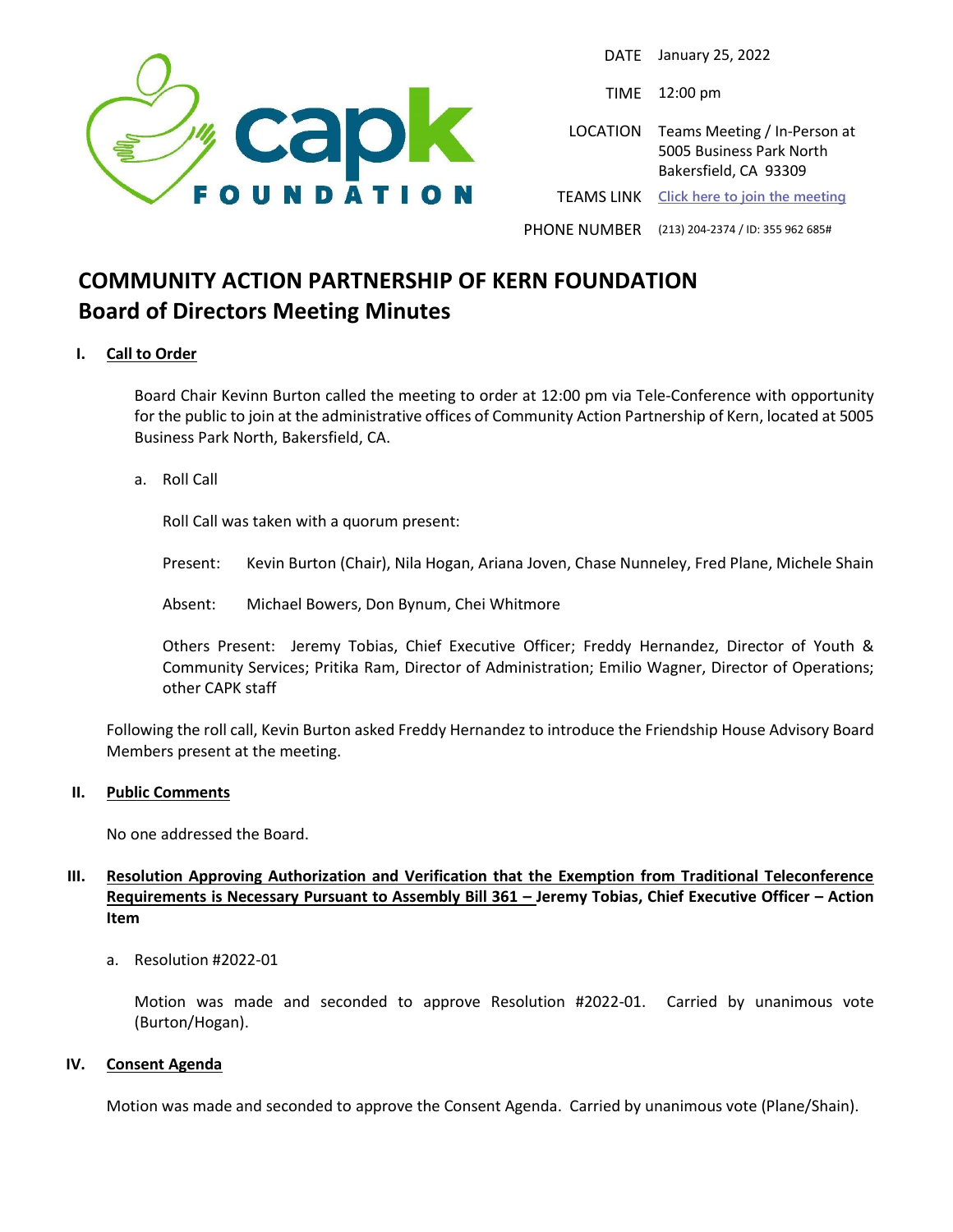Community Action Partnership of Kern Foundation Board of Directors Meeting Minutes January 25, 2022 Page **2** of **3**

#### **V. Regular Business**

a. Director of Development Recruitment Update –Kevin Burton, Board Chair – *Info Item*

Kevin Burton reported that a candidate was selected and is going through the background checks now. An update will be provided at the next meeting.

b. Food Bank Capital Expansion on Fundraising and Construction Update – Emilio Wagner, Director of Operations and Pritika Ram, Director of Administration – *Info Item*

Emilio Wagner provided a verbal update regarding the status of the construction and pricing. The contractors have started the pre-construction planning and have erected temporary fencing and are preparing to begin the earthwork on the south side of the Food Bank to include a road that leads to Washington St. The new road will minimize the interruption to the Food Bank with deliveries and outbound deliveries. Bid packages have been opened to allow for some of the subcontractors to resubmit bids as there has been a fluctuation of pricing. Since Federal funds were awarded towards the expansion project, the construction process is expected to be slower to allow time for approval by the County. The underground utilities, concrete, and paving has already been approved. A construction schedule is being prepared by Columbo and it is expected that the metal building will arrive in May. The interior improvements are scheduled to be completed in October.

Pritika Ram added that the Food Bank Expansion Capital Campaign was a primary goal of the Foundation Board. Due to the COVID response, the agency, as a social services partner, was able to provide access to food in a timely matter, which garnered a lot of visibility and funding for the CAPK Food Bank Expansion. Staff is in talks with a private donor who has requested not be identified at this time, and the funding schedule will be paid based on milestones achieved. Additionally, staff worked alongside the California Food Bank Association and the funding has come together supplement the needed funds. Under the pending column, there is \$3 million that is outstanding, and based on conversations with our elected officials and leadership at the DC office, we are unsure at this time if it will materialize. However, we are in excellent shape and can pivot back to fundraising efforts if needed

Pritika also announced that the CAPK Food Bank distributed 33 million pounds of food in 2020 and 23 million pounds in 2019. The need is there, and this expansion will serve the community well. The construction is not expected to interrupt the operations of the Food Bank.

Kevin Burton thanked the staff for their work to achieve and surpass the fundraising goal.

c. Friendship House Community Center (FHCC): Fundraising Campaign – Freddy Hernandez, Director of Youth and Community Services and Pritika Ram, Director of Administration – *Info Item*

Lois Hannible reported that the Friendship House Community Center was established in 1957 and offered social services, recreational activities and support to individuals and families in southeast Bakersfield and across Kern County. Lois provided a summarization of each of the current programs offered for the youth. Lois said there are a total of 6 staff members serving FHCC and 2 WIC employees are on the premises.

Pritika Ram presented a plan to jump start fundraising for fencing and lighting and said that Emilio Wagner has provided an estimated costs to complete both.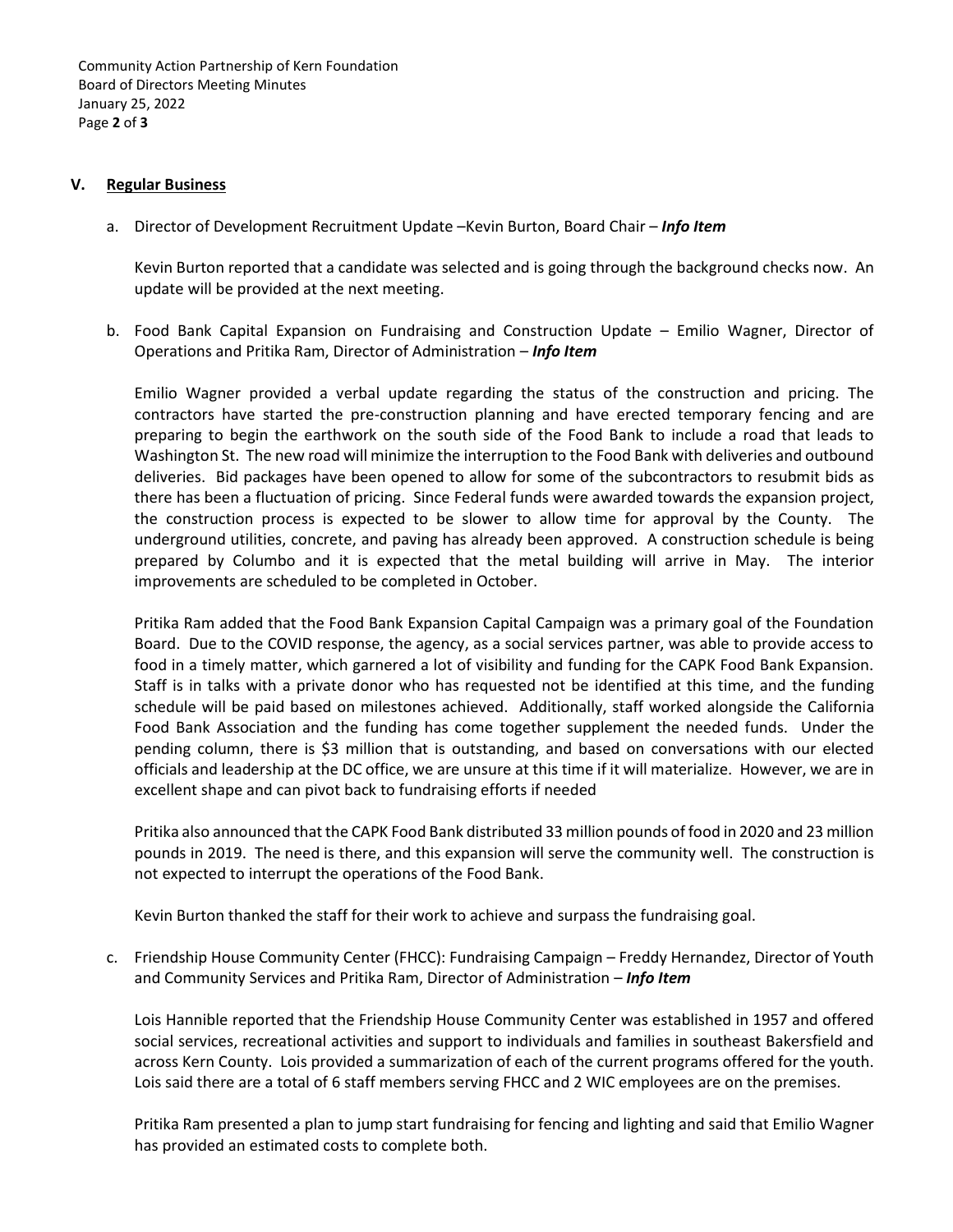CAPK will pay for an electrical engineer to scope out the project to provide accurate lighting to utilize the green space behind the building. The cost to obtain the scope of work from an electrical engineer is approximately \$15,000 - \$20,000.

Internal processes are to bring the new project up to both the Friendship House Advisory Council and the Foundation Board. Of the two projects, fencing is priority for safety.

Kevin Burton asked if the fencing would prevent individuals from climbing over. Emilio said it will and described what the expanded metal mesh will add and said that the fencing will provide the needed security and aesthetics.

Raul Gallardo asked if the fencing and lighting will offer the opportunity to increase funding through rental of the facility. Freddy Hernandez said a new high school is being built nearby and the Kern High School District has already approached Friendship House to inquire about renting the fields until the high school fields are completed.

Kevin Burton suggested a Friendship House donor wall and said that in philanthropy, funds pledged can be spread over a period of time. The breakdown over time provides the donor with a tax deduction over several years. Kevin also suggested a fundraising committee be formed to address sponsorship levels, etc.

Pritika said staff will solicit members for an Ad-Hoc Committee to include Foundation Board Members and FHCC Advisory Council Members.

d. 2022 Foundation Board Meeting Schedule – *Action Item* 

Motion was made and seconded to approve the 2022 Foundation Board Meeting Schedule. Carried by unanimous vote (Shain/Nunneley).

#### **VII. Board Member Comments**

• No Comments

#### **VIII. Next Scheduled Meeting**

Board of Directors Meeting 12:00 pm Tuesday, February 22, 2022 5005 Business Park North Bakersfield, CA 93309

#### **IX. Adjournment**

The meeting was adjourned at 12:50 pm